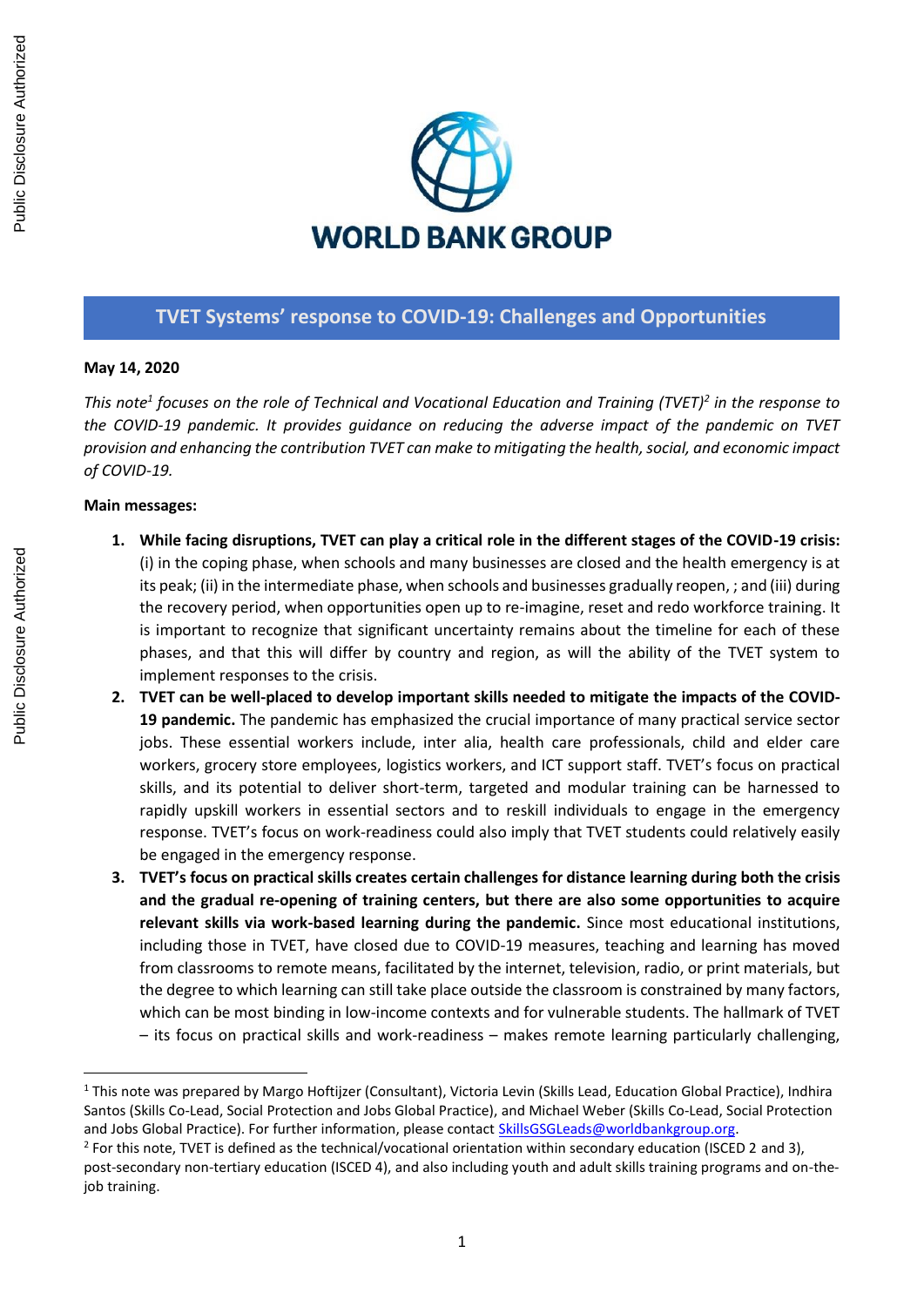particularly for occupations where remote learning is a weak substitute for hands-on experience. However, in some contexts, work-based learning has continued, either on-site or offline.

**4. As economies start to recover, TVET can contribute to the economic rebound and build back better programs and skill development systems**. As economies recover, workers who lost their livelihood and new labor market entrants will be looking for jobs; moreover, the pandemic is likely to result in structural changes to the labor markets in many countries, with particular skill needs emerging from the crisis (e.g. increased demand for digital skills, technical skills in areas such as public health, and socio-emotional skills that promote adaptability). TVET can contribute to the economic recovery by ensuring that it is prepared to rapidly identify and respond to such skill needs. In many countries, TVET systems face challenges in responding quickly and adequately to changing skill demand. To help address the substantial economic disruptions caused by the pandemic, it will be especially important that bottlenecks preventing demand-responsive training provision are addressed and that training programs and skill development systems are appropriately reimagined, reset and reworked. A great opportunity is opening up that should not be wasted to accelerate TVET system reforms that reinforce the demand-orientation of programs so they can respond quickly to shifting patterns of skill demand. Fortunately, there is a lot of experimentation and learning happening during the COVID-19 crisis, and many investments are taking place in TVET and the overall education system. These investments can trigger a systemic shift and give an extra impetus to strengthening TVET systems. For example, investments in remote learning need to embrace smart strategies to enable learning outside of TVET classrooms (virtual simulations, learning at work, learning at home). This can set the foundation for building more inclusive, effective, resilient, and efficient training systems.

Figure 1 below presents the three main objectives that TVET programs can work towards during and after the COVID-19 pandemic and provides the main actions that can be undertaken in the three potentially overlapping phases of this crisis.

|                                 | <b>TVET and COVID-19 Relevant Stages</b>                                                                                                                                                                                                                                                                                                                                                                                      |                                                                                                                                                                                                                                                                                                                                                                                                                                                                                                                               |                                                                                                                                                                                                                                                                                                                                                                                                                                                                                                                                                                                                          |
|---------------------------------|-------------------------------------------------------------------------------------------------------------------------------------------------------------------------------------------------------------------------------------------------------------------------------------------------------------------------------------------------------------------------------------------------------------------------------|-------------------------------------------------------------------------------------------------------------------------------------------------------------------------------------------------------------------------------------------------------------------------------------------------------------------------------------------------------------------------------------------------------------------------------------------------------------------------------------------------------------------------------|----------------------------------------------------------------------------------------------------------------------------------------------------------------------------------------------------------------------------------------------------------------------------------------------------------------------------------------------------------------------------------------------------------------------------------------------------------------------------------------------------------------------------------------------------------------------------------------------------------|
|                                 | <b>Coping</b>                                                                                                                                                                                                                                                                                                                                                                                                                 | <b>Managing Continuity</b>                                                                                                                                                                                                                                                                                                                                                                                                                                                                                                    | <b>Improving and Accelerating</b><br><b>Progress</b>                                                                                                                                                                                                                                                                                                                                                                                                                                                                                                                                                     |
| <b>OBJECTIVE</b>                | Reduce learning losses while schools<br>are closed and support the<br>emergency response through skills<br>training                                                                                                                                                                                                                                                                                                           | Promote learning recovery as schools<br>and businesses gradually reopen                                                                                                                                                                                                                                                                                                                                                                                                                                                       | <b>Build on innovative policy responses</b><br>and lessons learned during the first<br>two phases and build back better<br>programs                                                                                                                                                                                                                                                                                                                                                                                                                                                                      |
| <b>POLICY</b><br><b>ACTIONS</b> | • Provide remote TVET learning<br>where possible<br>• Continue work-based learning (on-<br>site and/or online) where possible<br>• Engage TVET trainers and students<br>in provision of skills for the<br>emergency response (health<br>workers, care services, essential<br>service workers)<br>• Where possible, exploit<br>opportunities to skill idle<br>(furloughed or unemployed)<br>workers and train TVET instructors | • Embed hygiene skills in programs<br>• Work with employers on adapting<br>work safety conditions for work-<br>based learning<br>• Reopen schools and work<br>placements with flexibility to<br>accommodate varying needs and<br>contexts<br>• Recognize prior learning obtained<br>during closures<br>• Provide psycho-social support to<br>manage mental health impacts of<br>the crisis<br>• Provide tailored support for<br>vulnerable students<br>• Prepare for rapid assessment and<br>response to emerging skill needs | • Design new or expand current<br>programs to address emerging skill<br>needs, in collaboration with<br>employers<br>• Invest in providing flexible<br>(modular, part-time, evening)<br>learning<br>• Facilitate modular training and<br>micro-credentialing in TVET and<br>life-long learning<br>• Work in partnership with<br>employers to provide rapid and<br>modular skills training to idle and<br>unemployed workers<br>• Continue to build on remote<br>learning infrastructure and skills<br>• Structurally embed successful<br>innovations from stages 1 and 2 in<br>skill development systems |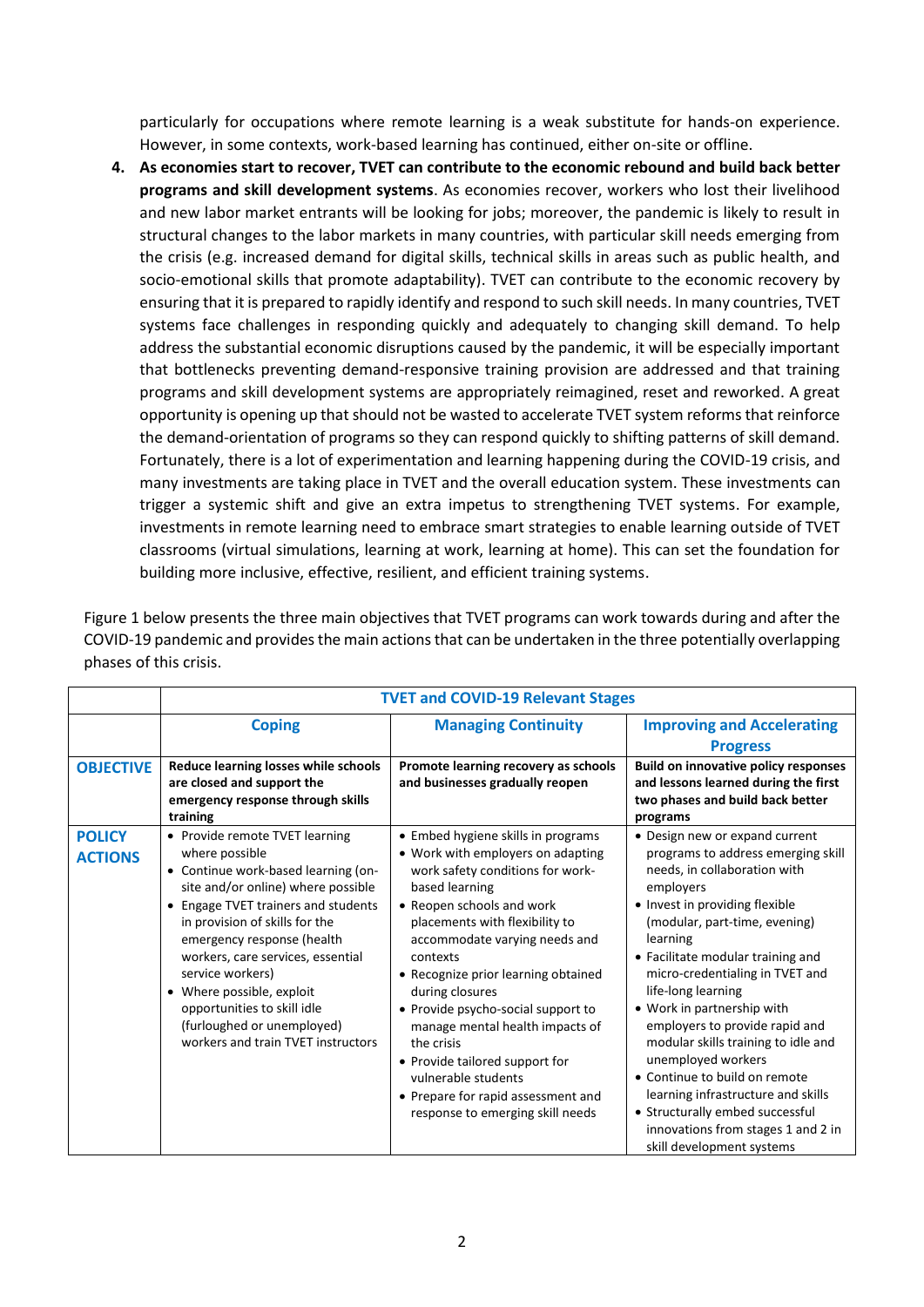## **1. TVET during the COVID-19 Coping Phase: Reducing learning losses and supporting the health response**

**Across the globe, school-based learning has largely stopped.** The COVID-19 **coping phase** has been characterized by severe disruptions of school and work: As of April 30<sup>th</sup>, more than 1.2 billion students worldwide are affected by school closures due to the lockdowns. **<sup>3</sup>** TVET schools and training facilities are also closed in the vast majority of countries,<sup>4</sup> implying that not only learning and assessment, but also school-based social interventions, such as lunch provision or health checks, have been disrupted. Economic activity has also declined substantially across countries due to government policies to contain the pandemic and minimize close human interactions. Against this background, TVET programs and systems need to first and foremost reduce learning losses incurred during school and business closures and support the health response through skills training.

### 1.1 Reducing learning losses

**Many TVET systems turn to remote learning in response to the lockdown**. Technologically advanced **Israel** has been fast in implementing online and digital education and training solutions.<sup>5</sup> In **Senegal**, the government has developed online distance learning courses for TVET and is working to broadcast courses over television and radio to reach rural youth who do not have access to the internet. <sup>6</sup> **EU** member states are setting up online environments, ranging from simple messaging services like WhatsApp to TV broadcasts, online video learning channels, video conference systems, and elaborate learning and collaboration platforms.<sup>7</sup> Countries like **Azerbaijan**, **Egypt**, **Georgia** and **Turkey** are stepping up efforts to provide e-platforms and digital content.<sup>8</sup>

**Learning opportunities are extensive for those with creativity and access to remote communication channels**, including, *inter alia*, existing training programs that are continuing online (via [MOOCs\)](https://www.edx.org/professional-certificate), television or through phone-based instruction, peer-to-peer learning through webinars or master classes. For instance, in **Armenia**, the National Centre for Educational Technology Development cooperates with the NGO National Network for Distance Learning to provide remote training to teachers from technical colleges and craftsmanship schools.<sup>9</sup> Low-tech remote training can for example be provided via television, as seen in **India's** [Swayam Prabha](https://swayamprabha.gov.in/) Direct-to-Home TV channels with vocational education classes. Basic (non-smart) mobile phones combined with interactive voice response (IVR) technology can also provide a low-tech training solution. Prior to the COVID-19 pandemic, this approach has, for example, been implemented by private providers to train community health workers in **Rwanda**<sup>10</sup> or to train farmers in **India**.<sup>11</sup>

**The extent to which remote learning can effectively support learners is likely to be lowest for low-income countries and vulnerable students**. Remote learning can take place online and offline, with the support of computers, tablets, phones, radio and television, or printed material. Across countries, those with broad-

<sup>4</sup> [https://www.ilo.org/wcmsp5/groups/public/---ed\\_emp/documents/genericdocument/wcms\\_741397.pdf](https://www.ilo.org/wcmsp5/groups/public/---ed_emp/documents/genericdocument/wcms_741397.pdf)

<sup>&</sup>lt;sup>3</sup> For updated information on countries and students affected by school closures, see:

<https://www.worldbank.org/en/data/interactive/2020/03/24/world-bank-education-and-covid-19>

<sup>5</sup> Interview with ORT Israel, 27-APR-2020

<sup>6</sup> Source: Skills GSG audience analysis

<sup>7</sup> EU VET Survey: [https://ec.europa.eu/social/vocational-skills-week/fight-against-covid-19\\_en?web=1#1](https://ec.europa.eu/social/vocational-skills-week/fight-against-covid-19_en?web=1#1)

<sup>8</sup> ETF (2020)[: https://www.etf.europa.eu/en/news-and-events/news/eu-neighbours-coping-covid-19-education-and](https://www.etf.europa.eu/en/news-and-events/news/eu-neighbours-coping-covid-19-education-and-training)[training](https://www.etf.europa.eu/en/news-and-events/news/eu-neighbours-coping-covid-19-education-and-training)

 $9$  ETF (2020)

 $10$  This remote training program was implemented via modules delivered using interactive voice calls, SMS and chatbots, and which trainees can access at any time.

 $11$  The program is a holistic model for continuous learning among farmers using ICT, horizontal and vertical learning and networking with stakeholders.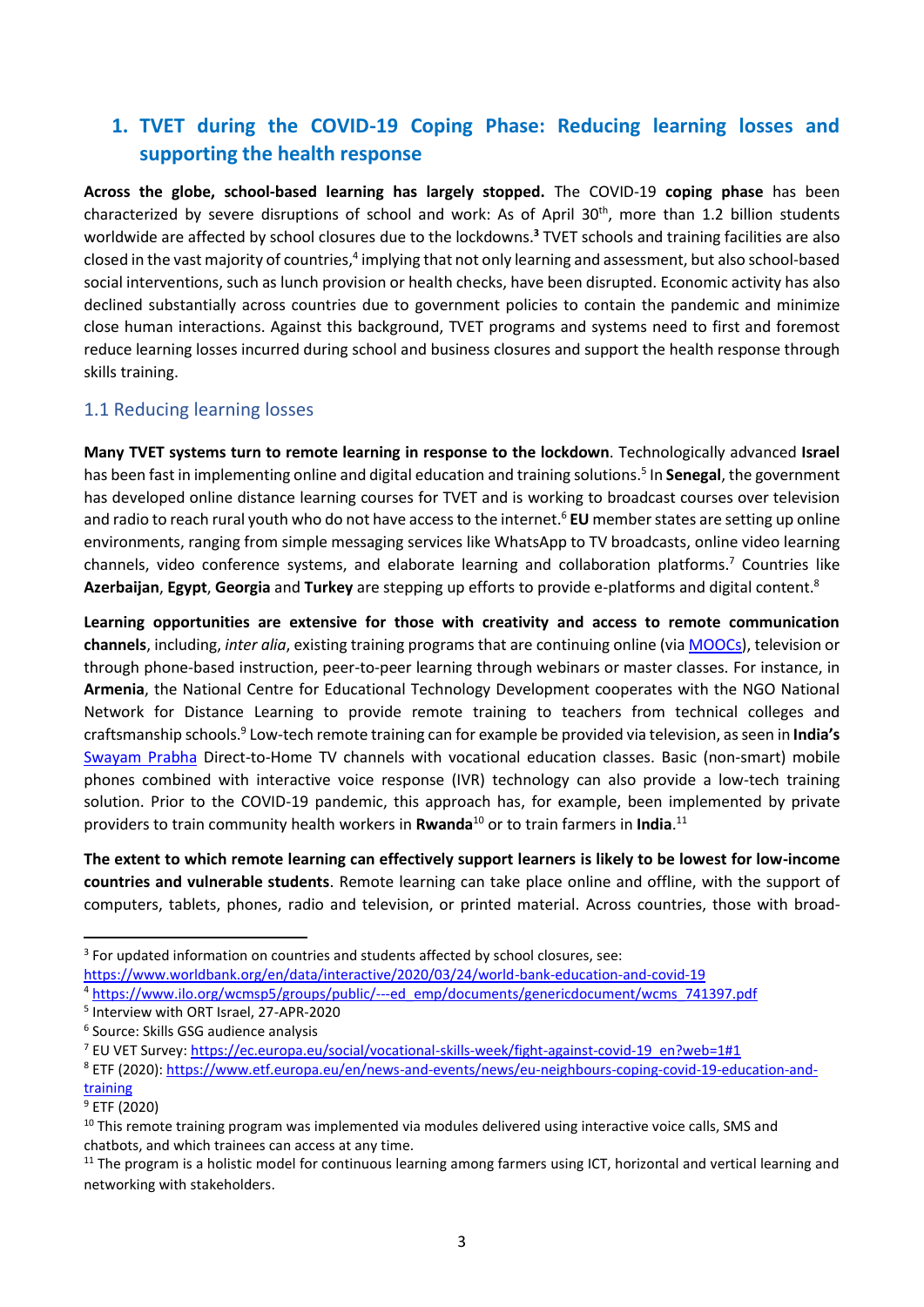based connectivity among teachers and students, existing platforms for remote learning, and a population with well-developed digital skills will be better able to adjust than those where these prerequisites are not in place. Within countries, already disadvantaged communities are less likely to benefit from remote learning, both due to technical limitations in connectivity, equipment or digital skills, and due to other factors, such as limited learning structure and guidance that can be provided within the household and generally weaker mechanisms to cope with the socio-economic impact of the pandemic. Some students, particularly women and girls, might face additional constraints in terms of time availability due to competing responsibilities, such as caring for children and elderly family members and other household duties.

**TVET closures affect many students who, in many countries, tend to be more vulnerable than those in secondary general education or universities.** The UNESCO Institute of Statistics (UIS) estimates that, as of 2018, worldwide there were 73.7 million TVET students. Most TVET is provided at the upper-secondary level, where the 57.8 million TVET students make up 22 percent of the total student population. The share of students in TVET compared to general education differs greatly by country. In quite a few countries in Europe, Latin America and Central Asia, TVET students make up (well) over half of the upper-secondary student population. For example, TVET students make up 93 percent of upper-secondary education students in Uzbekistan, 83 percent in Guatemala, and 76 percent in Bosnia and Herzegovina. The share of secondary-level TVET students tends to be relatively small in lower-income countries: UIS estimates that the share of uppersecondary level TVET students is 15 percent in low-income countries, compared to 21 percent and 28 percent in middle- and high-income countries, respectively.<sup>12</sup> While global data does not exist, in many countries, TVET students come from disadvantaged households compared to pupils in similar levels of general education. In Ghana and Kenya, for example, those who attend TVET, compared with those who enter a general education track, tend to come from families with lower socioeconomic status (although they are not among the poorest in the overall population), as measured by educational level of the parents.<sup>13</sup> This would imply that TVET students are likely to struggle more than their peers in general education with the connectivity that is essential for remote learning and with managing without any social support that is usually provided through schools.

**The extent to which remote learning is complicated by TVET's emphasis on practical skills also differs greatly between countries and programs.** TVET's strong emphasis on acquiring occupation-specific practical skills creates additional challenges. Practical skills are often acquired through learning-by-doing, which occurs in school-based workshops and laboratories or through gaining hands-on experience in work environments. Remote learning approaches are a weak substitute for practical exercises, when these exercises require the use of equipment or materials that are usually not found inside the home, except where such exercise can be simulated remotely via, for example, virtual or augmented reality experiences.<sup>14</sup> Programs that will struggle most are those that depend heavily on learning-by-doing, and where this "doing" is not usually done via the computer. Programs that can switch to remote learning more easily are those with a stronger emphasis on academic subjects or on work-specific skills that do not require manual activities, and those that rely heavily on computer usage. For example, a post-secondary program on cyber-security will be relatively easy to move online since it already relies heavily on computer use. A training program on financial management or marketing does not require non-digital equipment and could therefore also be moved online. On the other hand, a secondary training program on automobile mechanics requires substantial hands-on practice and will be much more difficult to provide remotely. Again, whether a switch to remote learning can materialize at all also depends substantially on whether there is connectivity and a platform.

13 Arias, Evans and Santos (2019): [http://documents.worldbank.org/curated/en/558991560840574354/The-Skills-](http://documents.worldbank.org/curated/en/558991560840574354/The-Skills-Balancing-Act-in-Sub-Saharan-Africa-Investing-in-Skills-for-Productivity-Inclusivity-and-Adaptability)[Balancing-Act-in-Sub-Saharan-Africa-Investing-in-Skills-for-Productivity-Inclusivity-and-Adaptability](http://documents.worldbank.org/curated/en/558991560840574354/The-Skills-Balancing-Act-in-Sub-Saharan-Africa-Investing-in-Skills-for-Productivity-Inclusivity-and-Adaptability) <sup>14</sup> [https://www.geteducated.com/healthcare-a-nursing/339-online-nursing-degree-programs-teach-using-second-life-](https://www.geteducated.com/healthcare-a-nursing/339-online-nursing-degree-programs-teach-using-second-life-virtual-simulation/)

[virtual-simulation/](https://www.geteducated.com/healthcare-a-nursing/339-online-nursing-degree-programs-teach-using-second-life-virtual-simulation/)

<sup>12</sup> <http://data.uis.unesco.org/index.aspx?queryid=128>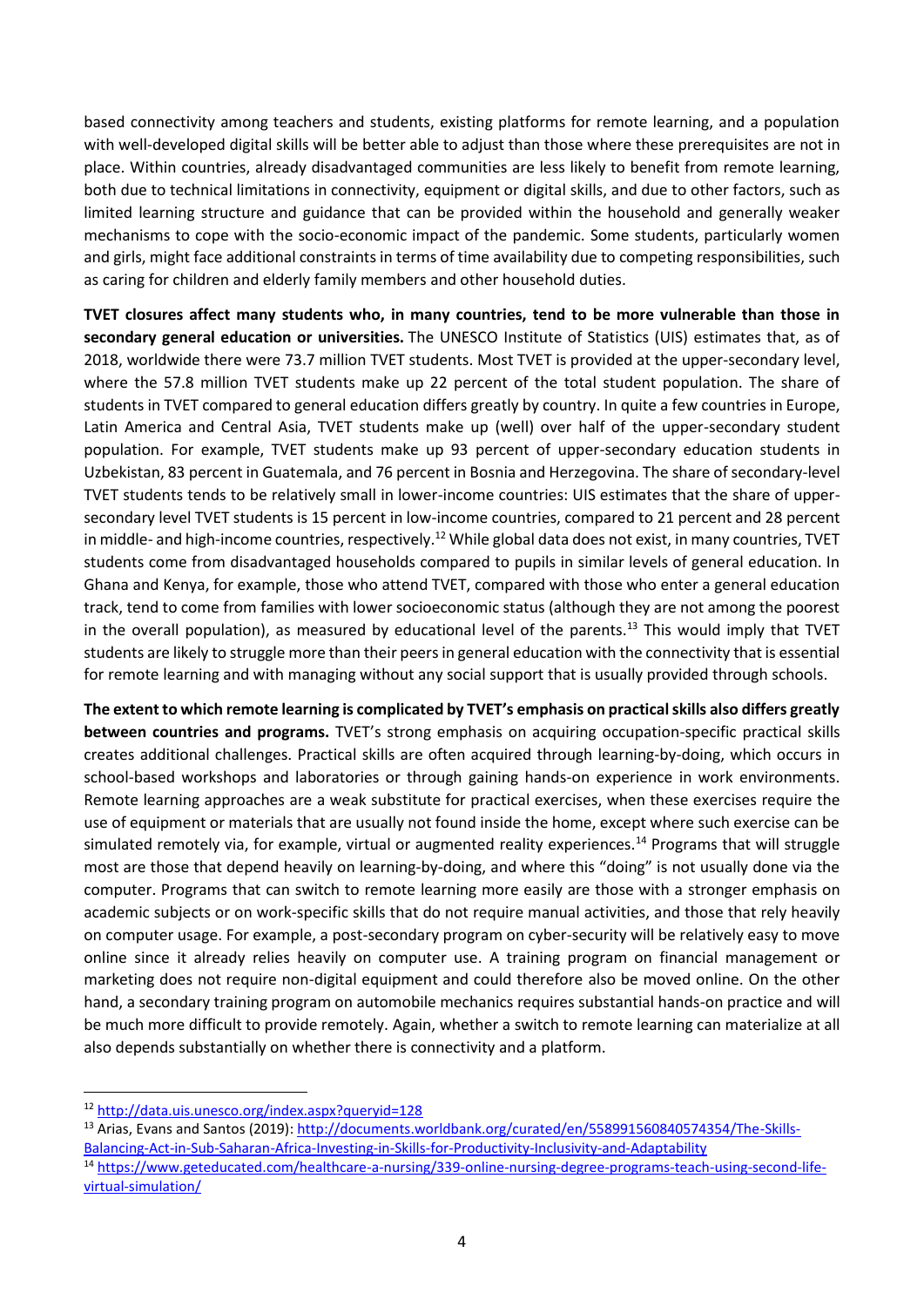**In some countries and for some occupations, work-based learning (WBL) continues even while schools are closed.** According to the available data, apprenticeships and other forms of work-based learning have continued in some contexts even in the midst of the COVID-19 pandemic. In **France**, if the school-based part of the curriculum cannot be taught remotely, apprentices can temporarily switch to full-time firm-based practical learning, presuming that they would catch up on the school-based elements once schools reopen.<sup>15</sup> Work-based learning also continues in **Australia** and quite a few **EU** member states, including among others **Belgium**, **France**, **Germany**, and **Ireland**. <sup>16</sup> In the **Netherlands**, WBL activities of students in secondary-level TVET programs can continue, unless government or sectoral guidelines prevent it or the TVET provider or student decide to pause the work placement.<sup>17</sup> In **Switzerland**, some apprenticeships in the service sector continue remotely. This concerns apprentices in, for example, finance, programming and marketing, whose work already took place largely online.<sup>18</sup>

**Initially, remote training provision is likely to be** *ad hoc* **except in the best-prepared environments**. In countries where reasonably well-established mechanisms for remote learning are in place, quick-fix measures can be implemented to continue a minimum level of training for students who are staying at home. Satisfactory measures will be difficult to implement, however, for the large shares of the TVET student population in low- and middle-income countries where such mechanisms do not exist, and for TVET students in disadvantaged households in higher-income countries who will struggle with connectivity. This can imply that instructors need to quickly develop approaches to reach as many students as possible and to effectively use remote learning resources. TVET providers (or students) can also decide to use existing off-the-shelf packages from third parties that come close (enough) to intended program content. There is scope for remote TVET to borrow from available content and approaches that are developed for general and higher education. This will be certainly the case for those parts of TVET programs that focus on academic subjects and even some parts that focus on work-specific skills for which there is overlap with, for example, university education. A recent survey on VET provision in EU countries highlighted that only a small part of the program that is currently taught remotely has vocational-specific material; some stakeholders voiced concern that TVET learners will be disadvantaged because more efforts are put into general school subjects, and less in typical vocational content. 19

**If closures continue for an extended period, more sophisticated approaches to remote learning in TVET are likely to emerge.** With time, learning approaches can gradually become more targeted, sophisticated and inclusive. Ideally, employers would be engaged in developing these approaches to ensure their relevance to labor market needs. Depending on financial resources and implementation capacity of the TVET system, teachers could be better prepared, training packages and assessment mechanisms could better match the new remote delivery method, and access of trainees to remote learning could increase. In **Armenia**, for example, the National Centre for Educational Technology Development is providing online training for teachers. In Kazakhstan, the development of 2,000 remote VET lessons is under way.<sup>20</sup> Virtual work-based learning possibilities can be expanded to capture more programs and more students. With some creativity, and where this does not pose safety risks, practical activities for some TVET programs can possibly be carried out in and around the house, for example programs related to catering and hospitality, childcare, or horticulture.

<sup>15</sup> *Source: GoF websites, via WB staff.*

<sup>16</sup> [EC](https://ec.europa.eu/social/vocational-skills-week/fight-against-covid-19_en?web=1#1) (2020) : [https://ec.europa.eu/social/vocational-skills-week/fight-against-covid-19\\_en?web=1#1](https://ec.europa.eu/social/vocational-skills-week/fight-against-covid-19_en?web=1#1)

<sup>17</sup> <https://www.mboraad.nl/nieuws/servicedocument-20-en-faqs-aanpak-corona-mbo-beschikbaar>

<sup>18</sup> [www.gan-global.org](http://www.gan-global.org/)

<sup>19</sup> EC (2020)

<sup>20</sup> ETF (2020).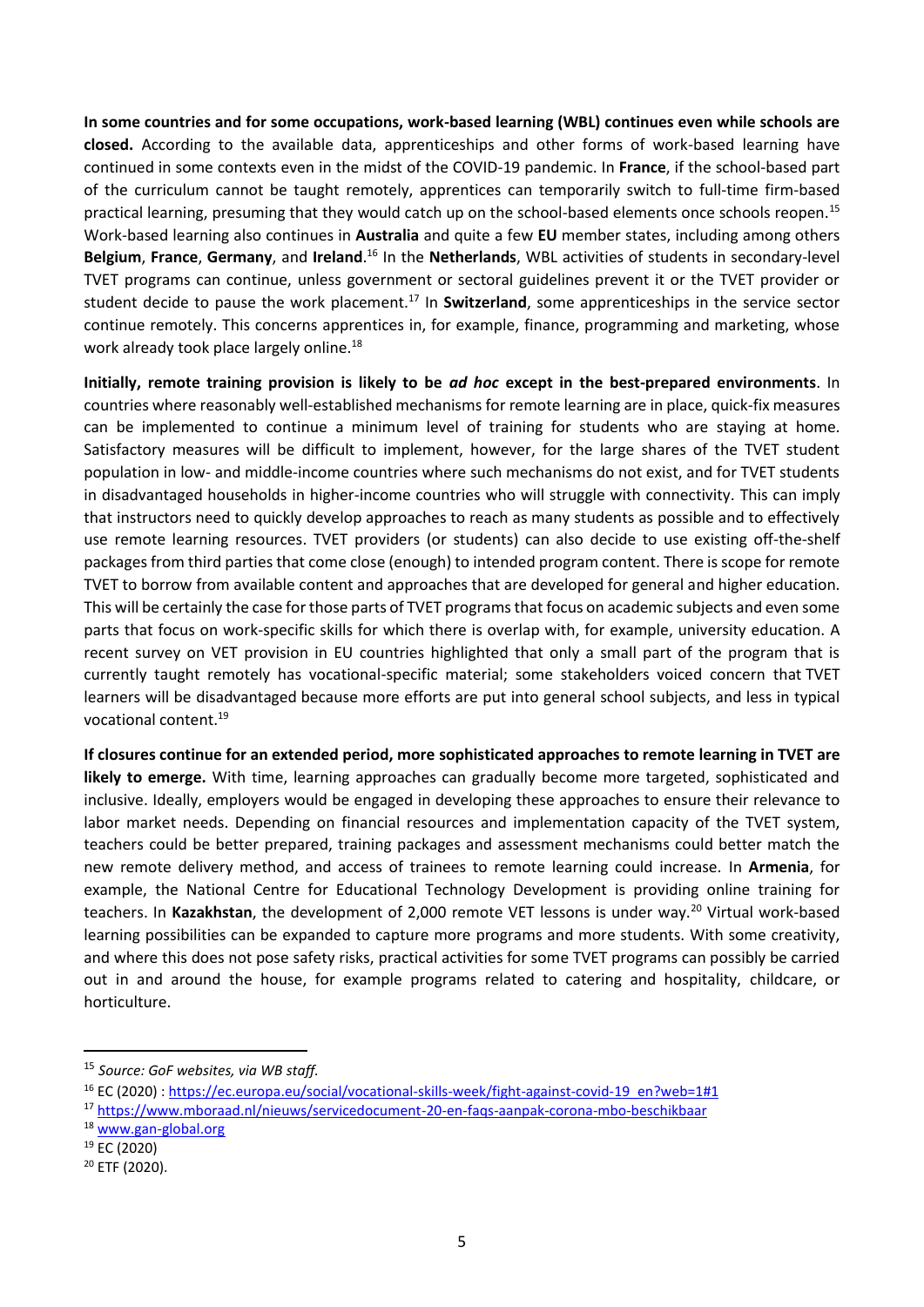**Prolonged closures may also present opportunities for remote skill development of idle workers – including TVET instructors.** While economic activities are limited or halted, many in the workforce will fully or partially stop working. This includes workers who are unable to continue their regular activities and are also unable to work remotely; workers who are temporarily furloughed; workers who are dismissed; workers in the informal sector and with flexible or zero-hours contracts who are not called to work; and self-employed unable to work. These "idle" workers can use their time to upskill or reskill. Some learning platforms are offering solutions for taking advantage of this opportunity. For example, **Mexico's** [Capacítate Para El Empleo](https://capacitateparaelempleo.org/) online portal is currently offering free access to its hundreds of courses and several diploma degrees for technical occupations and has developed partnerships with organizations to expand this access to several Central American countries.<sup>21</sup> Private providers of online courses have also launched initiatives to allow governments access to their online courses to benefit skill development of unemployed during the pandemic. In addition, idle workers can be engaged as alternative instructors to TVET students. Where TVET trainers cannot remotely provide training to their students, TVET trainers themselves can be connected (remotely) with idle workers in relevant fields, to help update their knowledge on work-floor practices.

**Countries also need to decide how to handle the assessments and examinations involved in the certification of acquired skills during the COVID-19 pandemic**. Conducting assessments and examinations promotes the internal efficiency of the TVET system and allows students who are near graduation to enter the labor market. During times of school closures, countries may postpone theoretical and practical exams, and either rely on past results to determine grades or assume that assessment can take place after COVID-19 measures are relaxed. In **France**, final exams, which were previously scheduled for June for TVET students, have been cancelled. As much as possible, students' grades will be based on continuous assessments; where this is not possible, exams have been postponed to September.<sup>22</sup> In **Austria**, apprentices in their third year who finished the last year on the theoretical side with good marks will not have to do a theoretical exam this year. To the extent possible, practical work will be done during the summer, and some vocational examinations may be postponed.<sup>23</sup> **Moldova** is preparing an online examination system.<sup>24</sup> In **Israel**, the TVET system has started preparing to conduct face-to-face assessments of post-secondary TVET students, which includes preparing for external practical examinations by private sector representatives as these are required for graduates to be licensed to work in their professions.<sup>25</sup>

**From a governance perspective, specific efforts may be needed to ensure that TVET is included in an overall education response to the COVID-19 pandemic.** In various countries, the public mandate for TVET is with a different ministry than the mandate for primary, secondary and higher education. This means that some extra effort may be needed to ensure that TVET is included in the public response to mitigate the impact of the pandemic on the education system. It is important to exploit synergies because, a part of the platforms and materials that are used for general education can also be relevant for TVET students. However, the capacity and resources of TVET institutions to develop and implement mitigation strategies may be weaker than that of, e.g. universities. Such limitations are important to acknowledge and address when formulating a response.

<sup>21</sup> E.g. Honduras [\(http://www.conatel.gob.hn/index.php/2020/04/15/conatel-y-la-fundacion-carlos-slim-te-brindan](http://www.conatel.gob.hn/index.php/2020/04/15/conatel-y-la-fundacion-carlos-slim-te-brindan-una-importante-oportunidad-para-que-aproveches-tu-tiempo-y-estudies-en-casa-de-forma-gratuita/)[una-importante-oportunidad-para-que-aproveches-tu-tiempo-y-estudies-en-casa-de-forma-gratuita/\)](http://www.conatel.gob.hn/index.php/2020/04/15/conatel-y-la-fundacion-carlos-slim-te-brindan-una-importante-oportunidad-para-que-aproveches-tu-tiempo-y-estudies-en-casa-de-forma-gratuita/) and Guatemala [\(https://www.guatemala.com/noticias/sociedad/inscripcion-para-cursos-virtuales-gratuitos-capacitate-para-empleo-](https://www.guatemala.com/noticias/sociedad/inscripcion-para-cursos-virtuales-gratuitos-capacitate-para-empleo-2020.html)[2020.html\)](https://www.guatemala.com/noticias/sociedad/inscripcion-para-cursos-virtuales-gratuitos-capacitate-para-empleo-2020.html).

<sup>&</sup>lt;sup>22</sup> Informal WB notes from COVID-19 Education Response Webinar 4 - Managing High-stakes Exams and Assessments during the Covid-19 Pandemic; Thursday 9 April 2020.

<sup>&</sup>lt;sup>23</sup> Informal WB notes on press conference of the Austrian Minister of Education, April 8, 2020 <sup>24</sup> ETF (2020).

<sup>&</sup>lt;sup>25</sup> Interview with ORT Israel (27-APR-2020).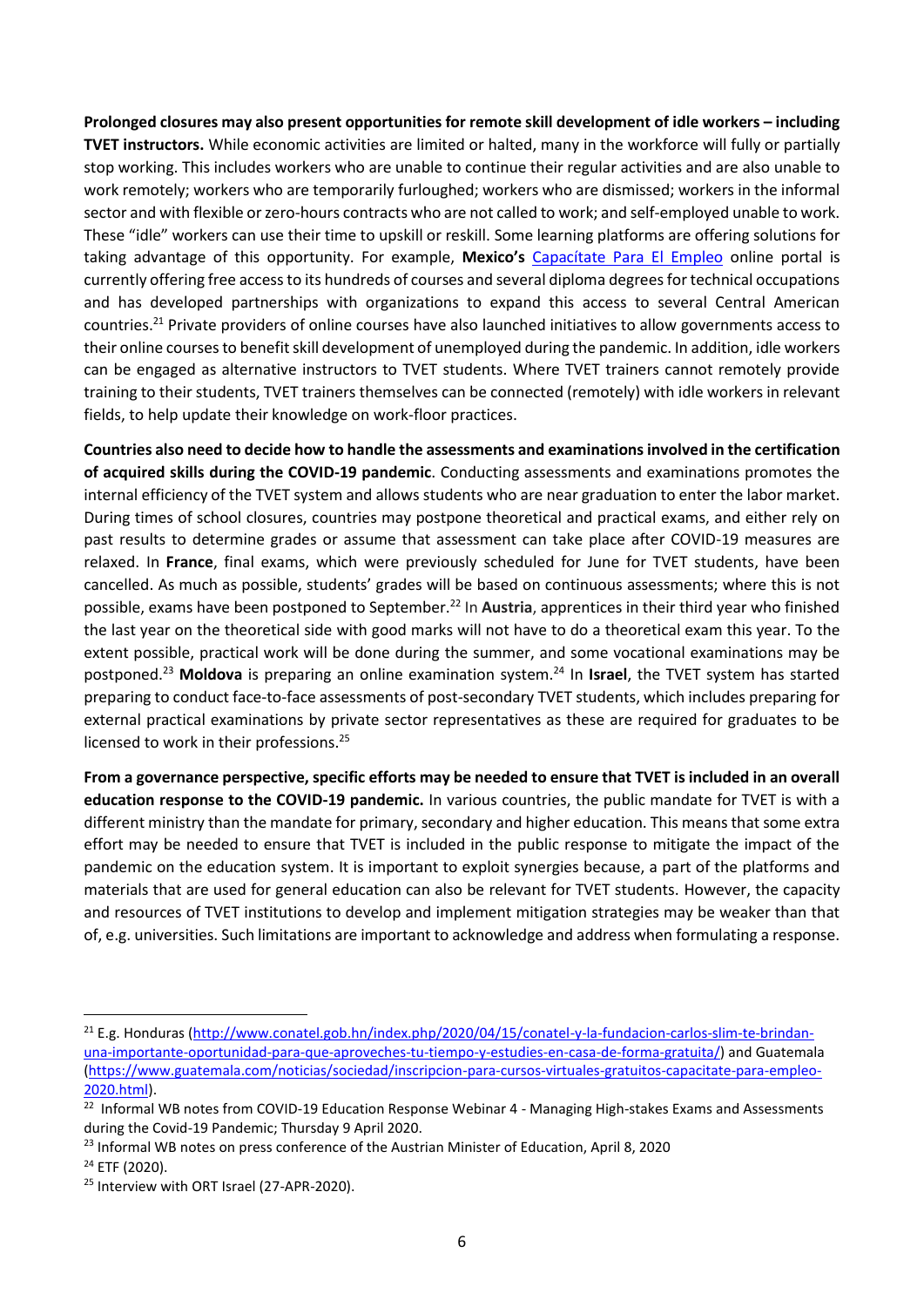### 1.2 Supporting emergency response

**While many challenges to continue TVET provision exist, a distinctive feature of TVET is that, when wellarticulated within an overall lifelong learning system, it could be provide the skills needed to mitigate the negative impact of the pandemic.** There may be possibilities for the TVET system to quickly address the urgent skill needs emerging from the COVID-19 response. In the coping phase, the training system can contribute to addressing skill needs for health care workers, those engaged in producing medical equipment, those who provide childcare and eldercare services, and those who engage in provision of other essential services during the pandemic, so they can reduce the risks to their own and others' health and safety. This could be done through a combination of formal and informal TVET and the adult learning ecosystem more generally. It may also be possible to effectively engage current TVET students and instructors in the COVID-19 response. For example, in **the Netherlands**, under certain conditions, students in essential sectors can contribute to the COVID-19 response as "student volunteers" in case their work placement is cancelled.<sup>26</sup> Considering TVET's emphasis on work-readiness and its shorter cycle of education compared to tertiary education programs (with shorter and possibly modular training programs), it may be particularly well positioned to support the quick reskilling/upskilling of workers in critical sectors.

**Experiences with past epidemics provide useful examples of TVET responding quickly to skills needs**. During the 2014/15 Ebola outbreak in **Sierra Leone**, a National Ebola Training Academy was set up to offer a platform of clinical training modules for frontline Ebola health care workers. The intensive short-term training provided through the Academy was found to have contributed to controlling the outbreak.<sup>27</sup> Recent articles published in the *Lancet* and by the World Economic Forum call for the rapid training of community health workers to contribute to the COVID-19 health response in the **USA** and the **UK**. <sup>28</sup> In addition to providing skills, TVET providers can also contribute to the COVID-19 response in other ways. For example, in **Turkey**, vocational schools are reported to collaborate with the private sector on the design and production of materials, such as surgical masks and disinfectants.<sup>29</sup> Some respondents to the ILO-UNESCO-WB TVET Provider survey have reported similar TVET contributions to the emergency response.<sup>30</sup> A respondent from **Thailand** reported that TVET institutions have been asked to produce and distribute hand sanitizer among local communities; a respondent in **Malaysia** obtained access to training material on ventilator machines; and a respondent in **Indonesia** listed efforts to initiate trainings for medical equipment technicians, other healthcare workers as well as garment factory workers and call center workers. Given the prevalence of practical skills training taking place in TVET workshops and labs, TVET institutions could even transfer their supplies of equipment to hospitals and other institutions on the frontlines of the COVID-19 response.

# **2. Managing Continuity: Promoting learning recovery as schools and businesses gradually reopen**

**As rules around social distancing are gradually relaxed and schools and businesses start to reopen, systems need to ensure that schools reopen safely, student dropouts are minimized, and learning recovery starts.** 

<sup>26</sup> <https://www.mboraad.nl/nieuws/servicedocument-20-en-faqs-aanpak-corona-mbo-beschikbaar>

<sup>27</sup> [https://www.jstage.jst.go.jp/article/tjem/243/2/243\\_101/\\_article](https://www.jstage.jst.go.jp/article/tjem/243/2/243_101/_article)

<sup>&</sup>lt;sup>28</sup> [https://www.thelancet.com/journals/lancet/article/PIIS0140-6736\(20\)30735-2/fulltext;](https://www.thelancet.com/journals/lancet/article/PIIS0140-6736(20)30735-2/fulltext)

<https://www.weforum.org/agenda/2020/03/retraining-unemployed-fight-covid-19/>

 $29$  FTF (2020).

<sup>30</sup> [https://www.ilo.org/wcmsp5/groups/public/---ed\\_emp/---mp\\_ent/documents/genericdocument/wcms\\_742817.pdf](https://www.ilo.org/wcmsp5/groups/public/---ed_emp/---mp_ent/documents/genericdocument/wcms_742817.pdf)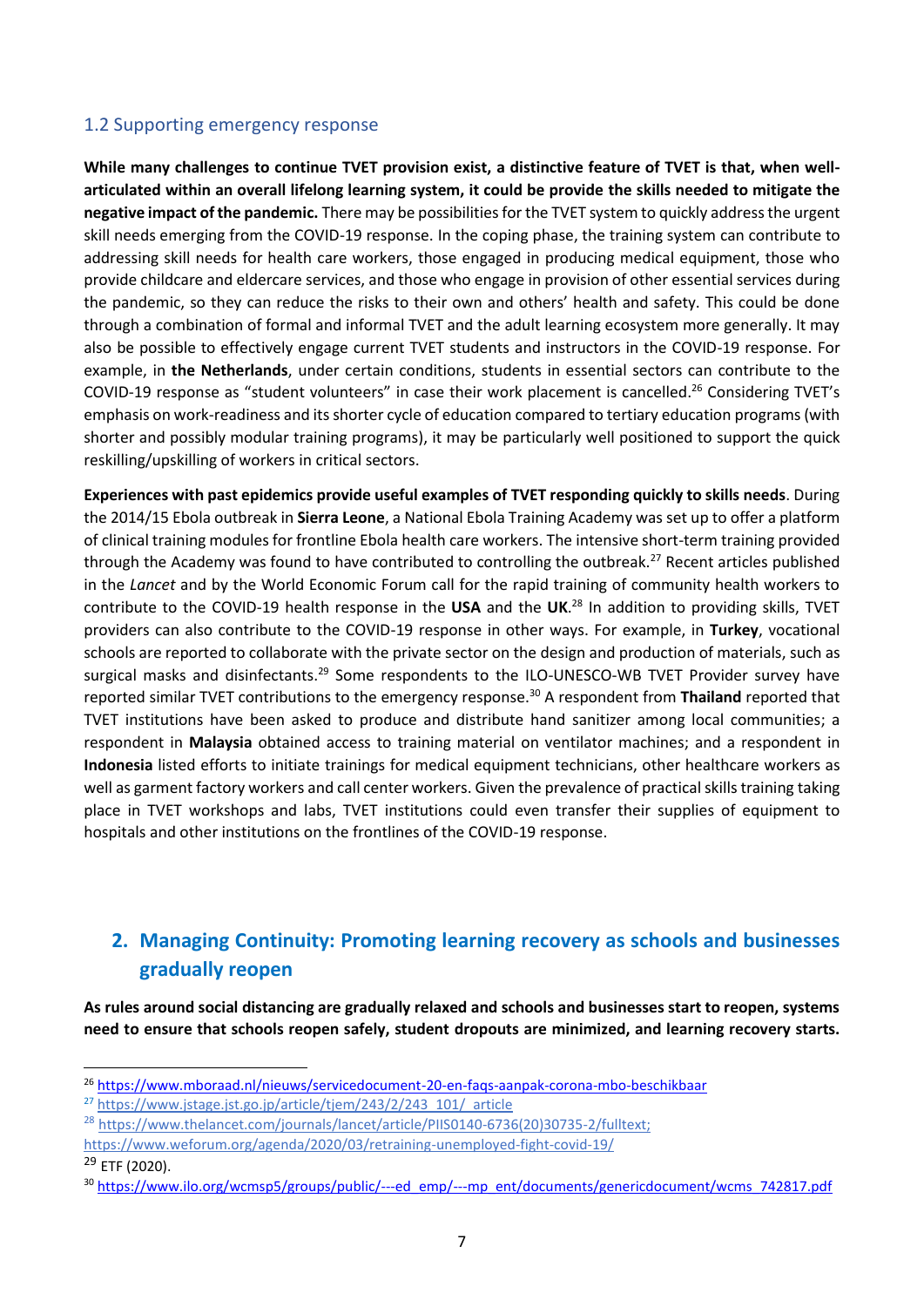Given constraints on remote learning, learning gaps are likely to emerge as a result of closures, possibly even more than for general education students due to the specific nature of TVET and the composition of its students. As schools are reopening, the main objective is to reverse these learning losses and reduce the possibility of temporary closures resulting in permanent disengagement from education and training. This is also the time to make sure that the TVET system is ready to support the economic recovery, especially in terms of being able to identify any changes in skills needs and to start thinking of possible responses to these needs.

**Opening schools safely requires introducing physical distancing and hygiene and sanitation procedures that allow for students and teachers to interact while limiting health risks**. Countries are already putting in place such measures, including, for example, reducing class sizes by creating sub-groups and reducing the number of hours and/or days that each group has face-to-face classes.<sup>31</sup> That said, some of the least urgent training may also be postponed or continued remotely. Some training that has proven to be well-suited for distance learning could also continue virtually, not in the least because distant learning can contribute to acquiring digital skills and socioemotional skills such as the ability to work independently. Reopening schools safely also entails providing necessary psychosocial support to students, especially those from vulnerable backgrounds, to manage eventual mental health impacts of the crisis.

**Where possible, countries can continue and expand on-site and remote work-based learning.** As mentioned above, in some contexts, apprenticeships and other forms of WBL have continue uninterrupted on-site or have been moved quickly online. As business activity restarts, possibilities for WBL could further expand. This can happen once more work environments can safely offer work placements, when economic activity resumes and when employers adapt production processes to comply with social distancing guidelines. Measures that are being implemented in reopening workplaces would apply to trainees engaged in work-based learning, including the use of masks and physical distancing measures depending on the profession. The timing at which students can resume their work-based learning will likely depend on a combination of government approaches to allowing economic activity; firm-specific arrangements to comply with safety measures; and perceptions of TVET providers and students about student safety in the workplace. In some cases, work-based learning might resume before schools reopen; in other cases, schools could start before WBL activities.

**While schools may start to reopen, many students—especially the most vulnerable— may not return**. After a significant period of closure, and given economic pressures associated with deteriorating labor markets, income losses and overall economic downturn, many students may not return to the school system, at least not right away. In anticipation of this issue, it is important to try to identify *ex ante* students or types of students who may be at particular risk of dropping out in order to reach out as soon as possible, identify their needs and constraints, and offer tailored support. For some students, reassurance of safety and motivational messages may be sufficient to bring them back, but for others, more significant support may be needed. A package of financial (scholarships or tuition delays) and psychosocial support, for example, could be provided to those in need.

**Like other types of education, when face-to-face learning becomes possible again, the TVET system will also need to address learning losses that may have developed during closures, recognizing that the extent of these problems will differ between learners**. A first step here is devising ways to recognize any learning that occurred during the school closures, be it via online platforms, television programs, or via formal or informal work-based learning, including not only for technical skills but also for socioemotional and higher-order cognitive competencies. Schools would also need to identify students who may have fallen behind and design and implement remedial measures, including, for example, training instructors to provide more differentiated

<sup>31</sup> <https://www.unicef.org/media/68366/file/Framework-for-reopening-schools-2020.pdf>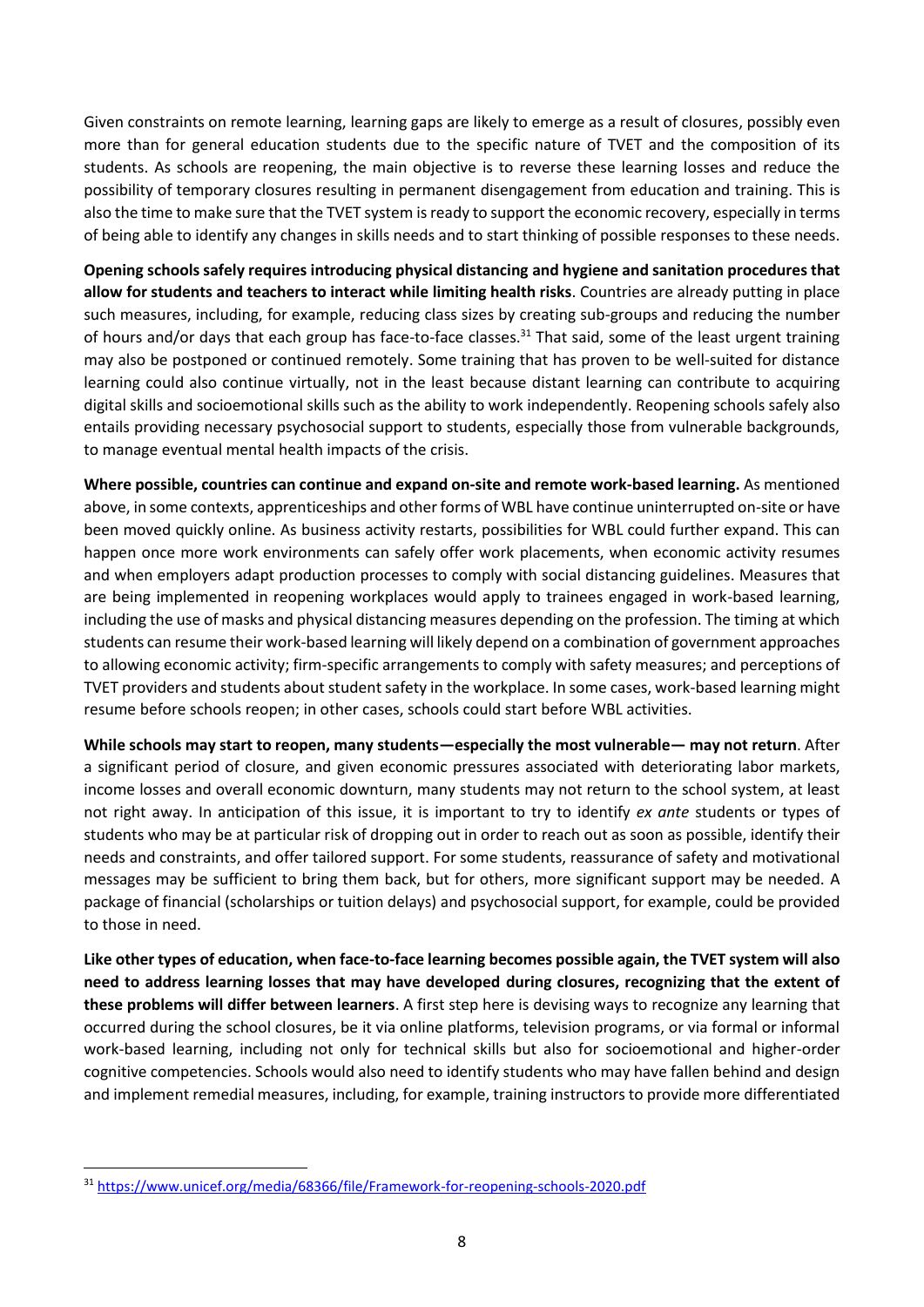instruction in the classroom, holding additional tutoring sessions, and developing individual learning plans for catching up that does not put at risk the continuation of the education.<sup>32</sup>

**In this phase, hence, it is important to offer flexible options to complete or initiate training with special attention to vulnerable groups.** Students could receive modular training to fill existing gaps, and part-time training so they can combine training with income-generating activities. Inclusion of socioemotional skills in the training can address both students' and employers' needs for greater resilience, adaptability, and other highly valued workplace competencies in the post-crisis context. Recognition of prior learning, including through traditional and remote work-based learning, could be an efficient approach to allow deserving trainees to graduate. For the most vulnerable students, skill development opportunities could be combined with social protection interventions such as stipends, cash transfers, or public works.

**Finally, for the skill development system to contribute to the economic rebound, it will be important that the system can begin to rapidly assess emerging skills needs as early as possible**. Otherwise, these needs may become bottlenecks for the revival of economies and reduce opportunities for (higher) earnings, especially for the poorest in the population. Preparing labor market information systems to carry out rapid skills demand surveys and creation of an engagement strategy with employers and professional associations might be a first step in this process. Governments, TVET providers, and social partners might also consider the most appropriate mechanisms to ensure that their training supply can adapt to emerging demands without facing unnecessary regulatory constraints, whereby training content cannot be changed without lengthy procedures or when labor legislation prevents work-based learning.

## **3. Building Back Better: Contributing to the Economic Rebound and Accelerating Improvements in TVET and Lifelong Learning**

**In the improving and accelerating phase, TVET face-to-face training and economic activity will resume, possibly with continued periods of interruption**. There could be a strong increase in demand for training to cater both to the cohort whose training was interrupted by COVID-19, and to demand from pupils who were unable to finish general education. In addition, there is likely to be increased demand for training services to support workers who have lost their livelihood during the pandemic. For laid-off formal workers who receive unemployment benefits, participation in training is often mandatory during longer unemployment spells. For students whose families lost income sources due to COVID-19, part-time training may be needed to allow them to generate an income while continuing training. This also includes the many households that need to compensate the income lost from interrupted remittances, as international migrant workers are restricted from travelling or working abroad.

**Despite its many challenges, the current situation also offers potential opportunities to improve skills and skills development systems**, **that is, to "build back better."** The time will be ripe to accelerate TVET system reforms that reinforce the demand-orientation of programs so they can respond quickly to shifting patterns of skill demand, including stronger partnerships with the private sector throughout the delivery chain, clear incentives for service providers to place students in jobs and more use of work-based learning. "Building back better" in TVET and adult learning requires thinking at the systemic level in ways that support a coherent lifelong learning ecosystem. In doing this, countries will want to refocus on priority reform agenda items predating COVID-19 while re-evaluating TVET design and implementation in ways that build on the innovations

<sup>32</sup> <https://openknowledge.worldbank.org/handle/10986/31593>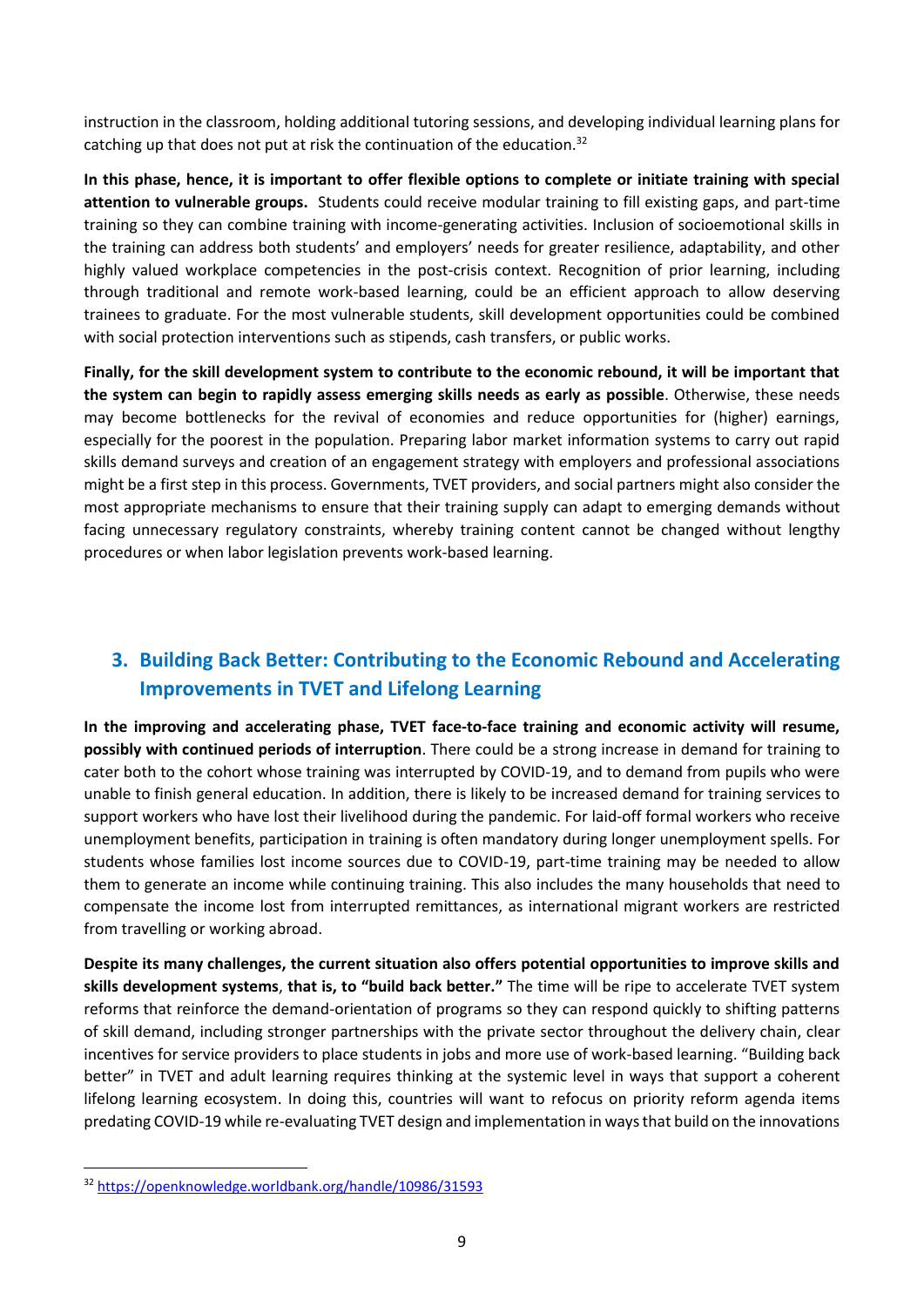introduced in response to the COVID-19 crisis, particularly around inclusion and resilience. These three goals are, of course, interrelated, and need to be paired with adequate resources to support these investments.<sup>33</sup>

- 1. **Ensuring a better alignment of TVET and adult skilling programs with labor market needs**. In many countries, the TVET system is currently contributing to the emergency response necessitated by the COVID-19 pandemic, and in the process, it is building new (or strengthening existing) channels for engagement with different stakeholders, such as essential services employers who may need to draw on TVET students or local government officials who may request the use of TVET supplies and facilities. Maintaining and deepening these engagements after the crisis can help TVET systems address the ever-present challenge of *engaging private and public sector employers in order to ensure relevance of program design and quality of implementation*. Indeed, in some contexts, as industries are developing their post-COVID-19 sector recovery strategies, TVET stakeholders can be involved in elaborating the plans for delivering on skills demands implicit in the recovery plans and for reskilling those who have lost jobs in hardest-hit sectors, such as tourism and hospitality. Likewise, having to address widespread learning losses and learning gaps that are expected to emerge between students during the COVID-19 school closures may help TVET providers rethink and revise the curricula and the competencies expected to be acquired through in their training programs. This is a valuable opportunity to ensure that these programs *facilitate acquisition and development of foundational cognitive, socioemotional, and digital skills* that are likely to be increasingly valued in the post-COVID-19 workplace. As skills needs during and after the pandemic require an urgent response, there is likely to be increased demand for *shorter and more modular training with stacked micro-credentials*, particularly for students who need to compensate for family income loss and for firms that need to scale up very quickly. Such practices can be adopted not only for pre-service TVET but also in training offerings for adults more generally.
- 2. **Enabling inclusive TVET and skills training**. The TVET system has the potential to engage with new groups of learners and to re-engage those whose training has been interrupted due to the pandemic. In particular, youth who might have dropped out of the education system during COVID-19 school closures might be attracted by the shorter and more applied nature of training. Workers who were furloughed or laid off during COVID-19 business shutdowns may also look towards TVET for reskilling or upskilling opportunities to support transitions to new jobs. *Early identification of students' needs, guidance on available learning pathways towards career aspirations, and tailored support based on students' circumstances* will enhance TVET ability to serve a more diverse population of learners. Provision of *psychosocial support and guidance counseling services* to vulnerable students will be key in ensuring their reintegration or engagement in training. Development of a *flexible menu of options for learning schedules, modalities, and pathways* can help to better align TVET programs with work and/or care responsibilities of students, with the latter also addressing gender gaps. While incorporation of digital technologies can help in this process, TVET programs need to consider strategies to address the digital divide, perhaps via partnerships among TVET institutions or with private sector stakeholders.

<sup>&</sup>lt;sup>33</sup> For example, the European Investment Fund (EIF) and European Commission have launched a Skills & Education Guarantee Pilot (S&E Pilot), which is a debt financing initiative dedicated to stimulating investments in education, training and skills [\(https://ec.europa.eu/commission/presscorner/detail/en/ip\\_20\\_694\)](https://ec.europa.eu/commission/presscorner/detail/en/ip_20_694). The United States Congress is considering Relaunching America's Workforce Act, which would invest in workforce training infrastructure as well as career and technical education [\(https://edlabor.house.gov/media/press-releases/in-response-to-rising-unemployment](https://edlabor.house.gov/media/press-releases/in-response-to-rising-unemployment-democrats-introduce-legislation-to-invest-15-billion-in-workforce-training-needed-to-relaunch-the-economy)[democrats-introduce-legislation-to-invest-15-billion-in-workforce-training-needed-to-relaunch-the-economy\)](https://edlabor.house.gov/media/press-releases/in-response-to-rising-unemployment-democrats-introduce-legislation-to-invest-15-billion-in-workforce-training-needed-to-relaunch-the-economy).